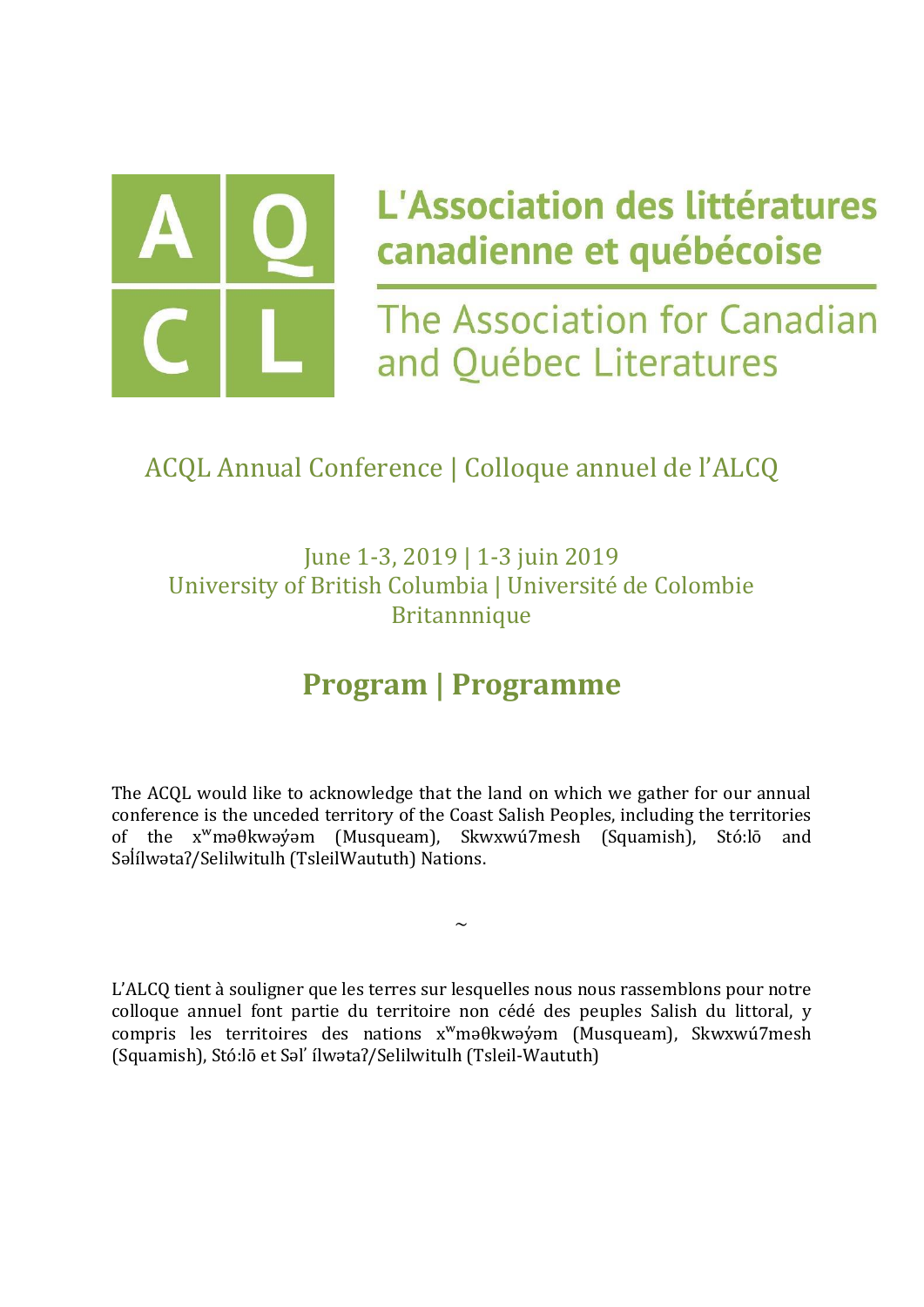### **Saturday June 1 | Samedi 1er juin**

*8h00-8h30: Coffee | Café, BUCH B316 – D315 – D214*

8h30 - 10h15: Séance 1A | Session 1A (avec l'APFUCC) : Queer Québec

Présidence/Chair: Domenico Beneventi Room | Salle: BUCH B316

**Girard, Guillaume** (Université de Sherbrooke/Université Simon Fraser) et **Olivier, Guillaume** (Université de Lorraine). Le corps queer de Bernard dans *Le Loup* de Marie-Claire Blais

**Robu, Cristina** (Indiana University, Bloomington). Les avatars du corps malade: les Hervés de Catherine Mavrikakis

**Bergeron, Étienne** (Université du Québec à Montréal). En attente d'identification. Écrire le corps queer grâce à la virtualité des applications de rencontre

### Session 1B | Séance 1B: Canadian Climate Narratives: Resilience and Planetary Thinking | Récits climatiques canadiens: résilience et pensée planétaire

Présidence | Chair : Susie O'Brien and Heike Härting Room | Salle : BUCH D315

**Rosanowski, Annika** (University of Alberta). The Indigenous and Métis Body as a Site of Resistance to Earth-Dislocation

**Härting, Heike** (Université de Montréal). Climate Poetics, Capital and Time in Dionne Brand's *Ossuaries* and Rita Wong's *Forage*

**O'Brien, Susie** (McMaster University). "You could feel the heat coming": Climate and Weather in David Chariandy's *Brother*

### Séance 1C | Session 1C: Call and Response-ability: Black Canadian Art and the Question of Audience | Appel et capacité de réponse: les créations artistiques noires au Canada et la question du public

Présidence | Chairs: Karina Vernon and Winfried Siemerling Room | Salle: BUCH D214

**Austen, Veronica** (University of Waterloo). Perceiving Beauty: George Elliott Clarke's Photoverses

**Uher, Valerie** (University of Waterloo). "And if you can't memory right," he said, "you lose": Channeling Reader Consciousness in David Chariandy's *Brother* 

**Mongeau, Philippe** (University of Toronto). Speaking Double, Speaking Volumes: Unbinding the Double Voice and Canada's Contemporary Cultural Mainstream in David Chariandy's *Brother*

**Della Mattia, Erin** (University of Toronto). Dwelling Together: Ethics and Belonging in the Work of Dionne Brand and Marlene NourbeSe Philip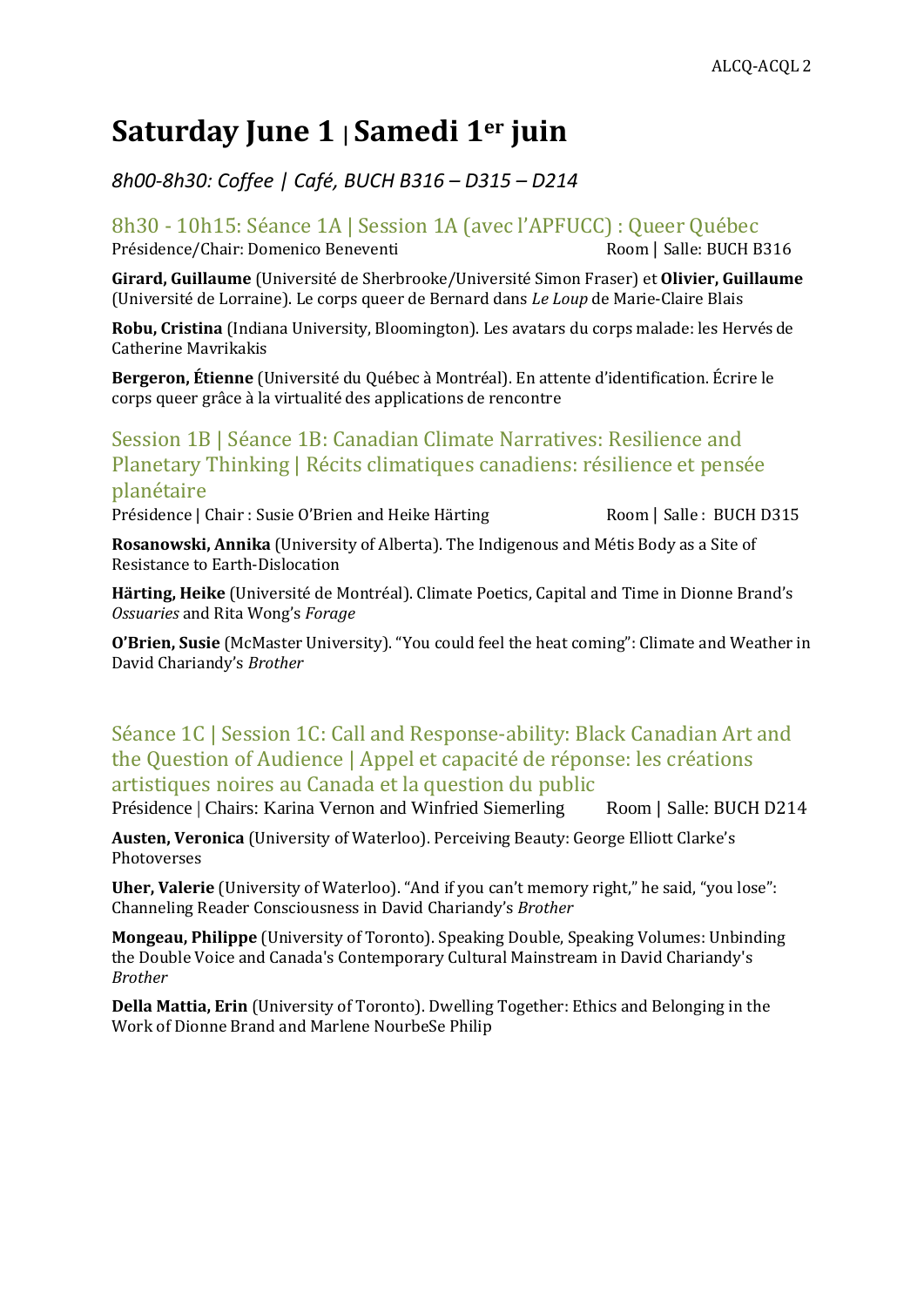### *10h15-10h30: Café | Coffee B316 – D214*

### 10h-30 - 12h15: Séance 2A | Session 2A: Queering Canada (with APFUCC) | Le Canada : une approche queer (avec l'APFUCC)

Présidence/Chair: Pascal Michelucci Room | Salle: BUCH B316

**Beneventi, Domenico** (Université de Sherbrooke). Queer Corpulence: The Fat Queer Body in *La Danse des Obèses* by Patrick Isabelle and *Fruit* by Brian Francis

**Croll- Baehre, Marta** (McMaster University). Mud Wrestling on the Land: Spectacles of Excess, Spatial Practices, and Mythologies in Eastern Ontario Radical Faerie Circles

**Anctil-Raymond, Camille** (Université de Montréal). Précarité, performativité, communauté. L'impulsion performative dans *Mai au bal des prédateurs* (2010) de Marie-Claire Blais

### Séance 2B | Session 2B: Critiquing *Author*ity | Critiquer l'*auteur*ité

Présidence | Chair: Andrea Cabajsky Room | Salle: BUCH D214

**Van Herk, Aritha** (University of Calgary). Abundance or Silence: Temptation and the Interview

**MacDonald, Tanis** (Wilfrid Laurier University). Places Far from CanLit: burning grounds, feminist tall tales, and economic exiles

**Tiedemann-Darroch, Heidi** (Camosun College). "My University is Creepy": Queering the Academic Gothic in an Age of Precarity and #MeToo.

**McGill, Robert** (University of Toronto). Cultural Appropriation and the Classroom

### **12h15-13h30: Assemblée générale annuelle | Annual General Meeting**

#### Déjeuner offert par l'ALCQ | Lunch provided by the ACQL Room | Salle: BUCH D315

### **13h30: Plenary Talk: Sherrill Grace Lost and Found: Conversations Within and About Archives**

Room | Salle: BUCH B315

### *15h00-15h30: Break | Pause BUCH B315*

15h30-17h00: Séance 3A | Session 3A: L'éco-poétique en littérature | Ecopoetics in Literature Présidence | Chair: Sandra Hobbs Room | Salle: BUCH B316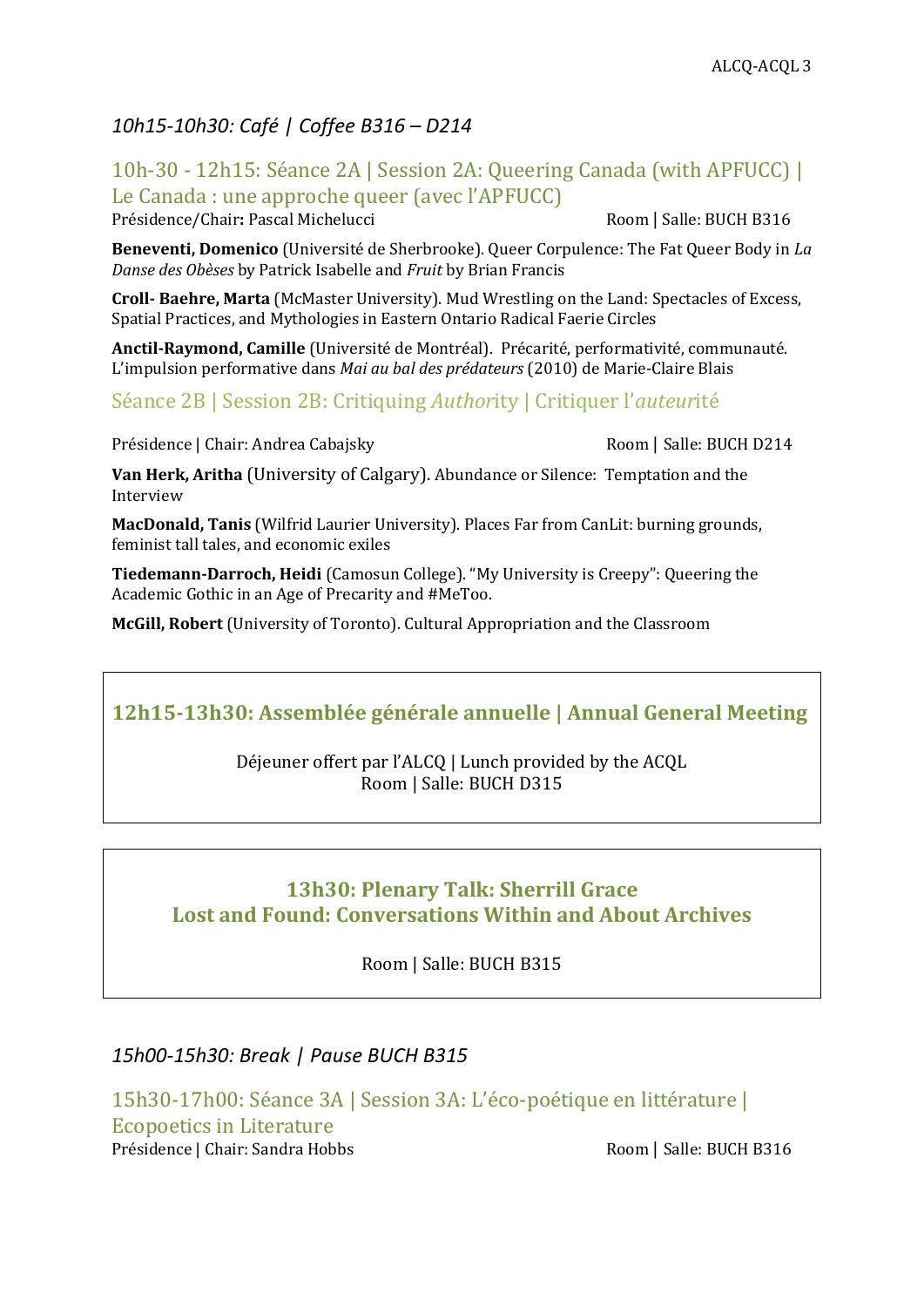**Desrochers, Julien** (Université de Moncton). Forillon en fiction : enjeux esthétiques de l'expropriation territoriale dans deux romans gaspésiens (*La bataille de Forillon* de Lionel Bernier et *Bercer le loup* de Rachel Leclerc)

**Powers, Scott** (University of Mary Washington). L'éco-poétique d'Audrée Wilhelmy: le deveniranimal de la femme dans *Le corps des bêtes*

**Lepage, Élise** (Université de Waterloo). L'imaginaire forestier au prisme de la figure du père

### Séance 3B | Session 3B: Displacement and Belonging | Déplacement et appartenance

Chair | Présidence: Tina Trigg  $\sim$  Room | Salle: BUCH D315

**Macfarlane, Heather** (Queen's University in Kingston). Coming of Age in Canada

**Morra, Linda** (Bishop's University). Querying the Icons of Ideal Girlhood: Shirley Temple and Affective Attachment in Wayson Choy's *The Jade Peony*

**Cormier, Matthew**. (University of Alberta) "Digitizing Aesthetics, Memory, and Culture in France Daigle's *Pour sûr*"

### Séance 3C | Session 3C: Philosopher Kings and Queens | Rois et reinesphilosophes

Chair | Présidence: Wanda Campbell Room | Salle: BUCH D214

**Birkwood, Susan** (Carleton University). "[T]he | syllabled fur"; or, Portrait of the poet as "mutt"

**Yakovenko, Sergiy** (MacEwan University). Man Dwells on Burial Ground: Roy Kiyooka and Martin Heidegger

**Rae, Ian** (King's College): Triple Syntax in Anne Carson's Montreal Phase

### **Gabrielle Roy Prize Reception | Réception du Prix Gabrielle-Roy**

17h00 – 18h30: UCLL Ideas Lounge

### 18h30-20h00 Creativity in the Humanities (Workshop) | La Créativité dans les humanités (Atelier)

#### Présidence | Chair: Brandon McFarlane Room | Salle: BUCH D315

This workshop surveys the key insights of Creativity Studies to boost the creativity of participants and provide them with the knowledge to nurture the creativity of collaborators. It introduces how scholars have conceptualized and studied creativity, and teaches broadly transferrable creative problem solving strategies. Participants can expect to deepen their knowledge of creativity, improve their ability to reliably generate novel ideas, and learn processes to bring these insights to their teaching, research, and service.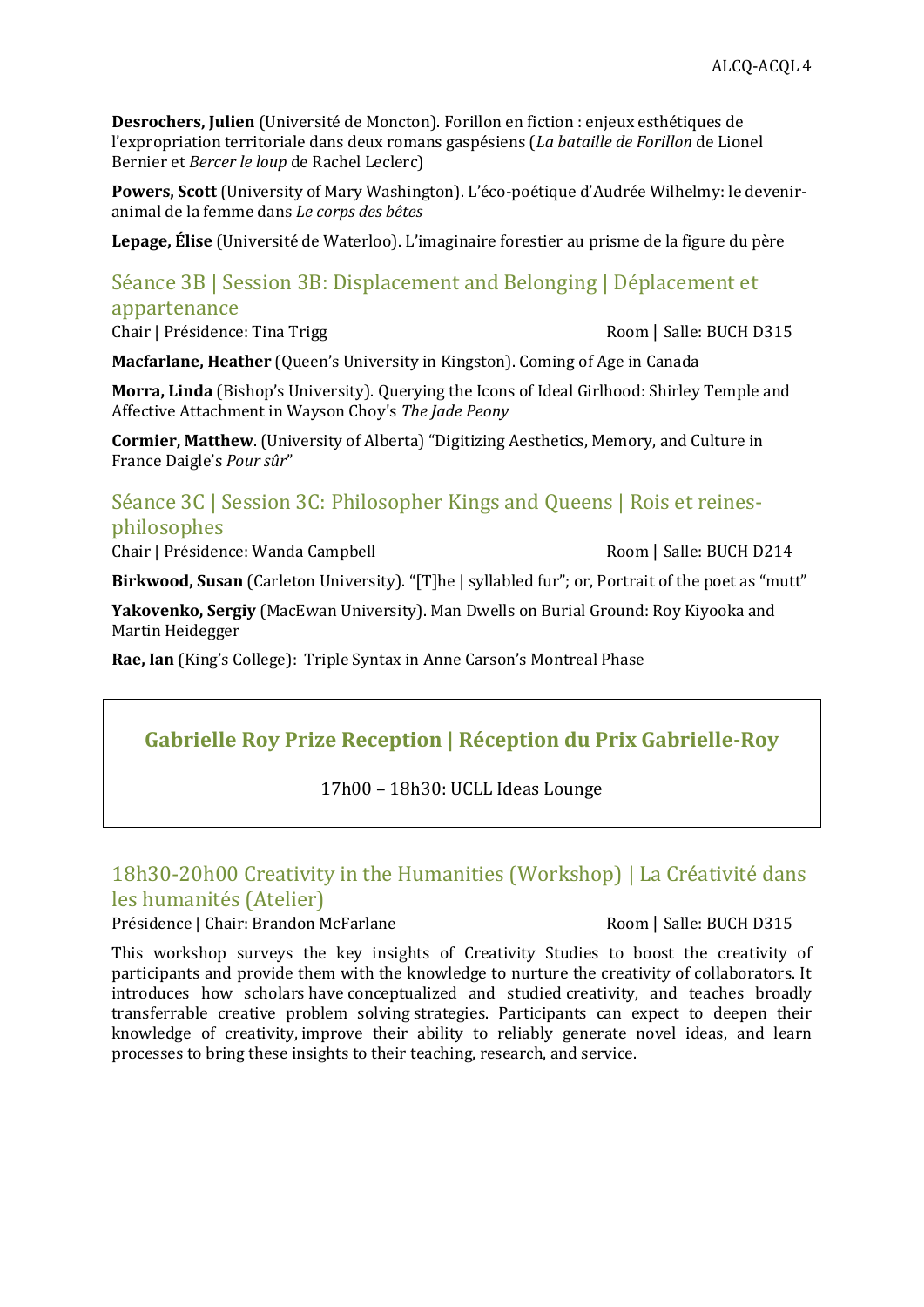### **Sunday June 2 | Dimanche 2 juin**

*8h00-8h30: Café | Coffee BUCH D315 – B216 – D214* 

8h30-10h15: Séance 4A | Session 4A: Comparative Canadian Literature: New Directions (with CCLA) | Littérature canadienne comparée : nouvelles voies (avec ACLC)

Présidence | Chair: Joseph Pivato Room | Salle: BUCH D315

**Quema, Anne** (Acadia University). New Reading Directions: Nicole Brossard's Aesthetic of Thought

**Telmissany, May** (University of Ottawa). Beirut, Hell and Blood: Murderous Identities in Lebanese-Canadian Literature

**Logan, Katharina** (University of Toronto). The Autobiographical Impulse and Language Choice in the work of Italian-Canadian Writers

### 8h30 – 10h15 : Séance 4B | Session 4B : X prend Y pour Z ; Les oulipiens et les maths (avec l'APFUCC) | X takes Y for Z: Oulipians and Math (with APFUCC)

Chair | Présidence: Dominique Raymond Room | Salle: BUCH B216

**Lapprand, Marc** (Université de Victoria). La mathématique à l'Oulipo

**Lebrec, Caroline** (Université de Toronto). La preuve par 10 : dérivées variables dans *Pas un jour* d'Anne Garréta

**Shiotsuka, Shuichiro** (Université de Tokyo). Le parcours littéraire de Perec comme "modèle structurel" du parcours artistique de quelques peintres dans *La Vie mode d'emploi*

### 8h30 – 10h15h: Séance 4C | Session 4C: Indigenous Literature | Littérature autochtone

Chair | Présidence: Thomas Hodd Room | Salle: BUCH D214

**Attrell, Amanda** (York University): Linda Griffiths's ('Not Necessarily') Honourable Thievery in *Jessica* and *The Book of Jessica*

**Huebener, Paul** (Athabasca University). Comparing Settler Apocalypse and Indigenous Apocalypse: *Station Eleven* and *Moon of the Crusted Snow*

**Soros, Erin** (University of Toronto). Holding *Birdie*: Tracey Lindberg's Vision of Care

*10h15-11h00: Break | Pause BUCH A103*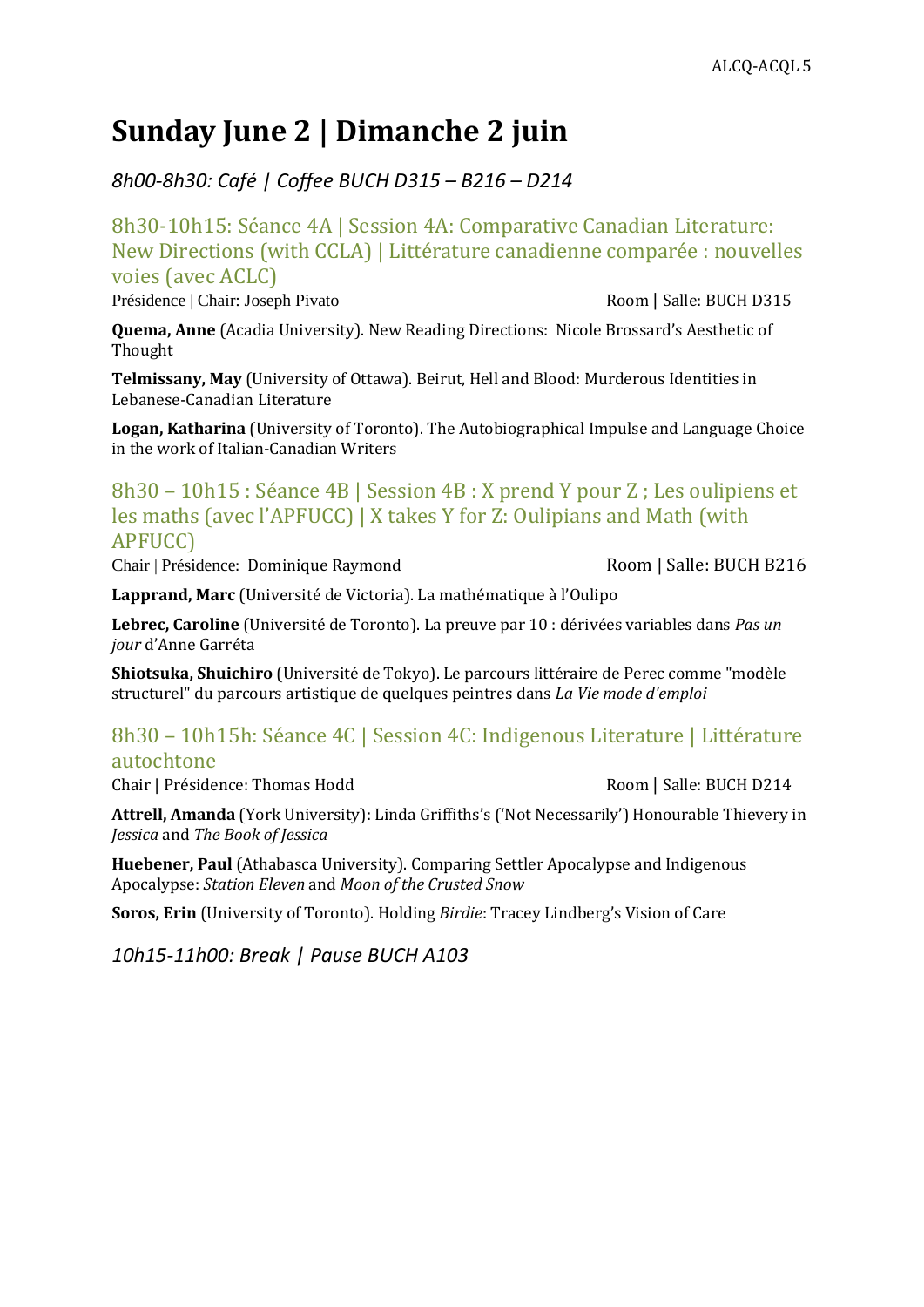#### 11h00 – 12h00 Conférence d'honneur Avec l'APFUCC

#### **Deni Ellis Béchard** Cercles de dialogue dans les littératures francophones et autochtones contemporaines Modératrice : Sylvie Bérard

Room | Salle: BUCH A103

Cette conférence a bénéficié du soutien financier de la Fédération des sciences humaines.

12h15 – 13h15 Voir grand | Big Thinking: Esi Edugyan Room | Salle: The Frederic Wood Theatre

### 13h30-15h15: Session 5A | Séance 5A: Formulations of Self | Formulations du soi

Présidence | Chair: Matthew Cormier Room | Salle: BUCH D315

**Angel, Joan** (Université du Québec à Trois-Rivières). Les écritures intimes de Leonard Cohen et son polyptyque d'autoportraits dans *Le livre du constant désir*

**Jensen, Graham** (University of Victoria). Margaret Avison, Autobiography, and the Paradox of the Self

**Olaveson, Heather** (Wilfrid Laurier University). Making and Unmaking a Life: Auto/biography and Gender in *The Hornbooks of Rita K*

**Campbell, Wanda** (Acadia University). Bronwen Wallace and the Vulnerable Body

### 13h30-15h15: Séance 5B | Session 5B: X prend Y pour Z : Un pont entre des disciplines (avec l'APFUCC) | X takes Y for Z: Bridging the disciplines (with APFUCC)

Présidence | Chair: Caroline Lebrec Room | Salle: BUCH B216

**Piguet, Raphaël** (Princeton University). La "formule canonique" de Claude Lévi-Strauss : mythes et contrainte

**Khordoc, Catherine** (Université Carleton). Rubans de Moëbius : les nouvelles mathématiques du numéro 141 de la revue Moëbius

**Nicaise, Nicolas** (Institut d'études acadiennes). Contraintes et structures dissipatives dans *Autoportrait* d'Herménégilde Chiasson

**Raymond, Dominique** (Université de Montréal). Pour une lecture mathématique du *Centre blanc* de Nicole Brossard : parcours de la combattante

*15h00 – 15h30: Café | Coffee BUCH D315 – D214*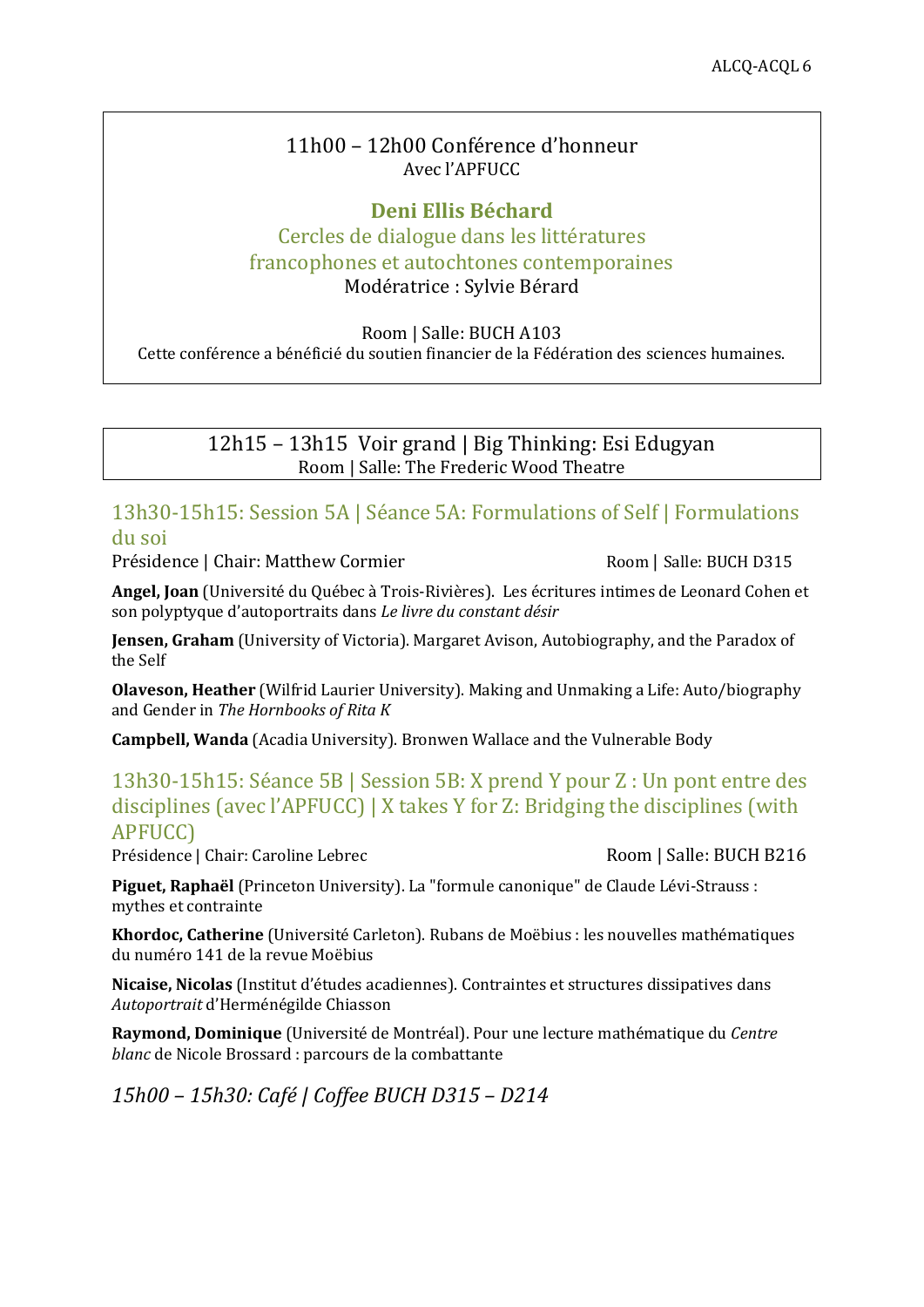### 15h30-17h00: Séance 6A | Session 6A: Leonard Cohen Roundtable | Table ronde Leonard Cohen

Présidence | Chair: Joel Deshaye **Room | Salle: BUCH D315** Room | Salle: BUCH D315

Participants : Christophe Lebold (Université de Strasbourg), Laura Davis (Red Deer College), Gregory Betts (Brock University), Paul Grant (Memorial University-Grenfell), Jordan Bolay (University of Calgary), Kait Pinder (Acadia University)

### 15h30-17h00: Séance 6B | Session 6B: Continental Relationships | Relations continentales

Présidence | Chair**:** Élise Lepage Room | Salle: BUCH D214

**McDonald, Jessica** (University of Saskatchewan). "Now we know better": Mexico, Thalidomide, and the Narrative of "Progress" in Douglas Coupland's *All Families Are Psychotic*

**Boudreau, Nicole** (University of Maine at Fort Kent). Une analyse comparée de *Their Eyes Were Watching God* de Zora Neale Hurston et *Alma* de Georgette LeBlanc

**Ludolph, Rebekah** (Wilfrid Laurier University). The Damage-Centered Reader: Maintaining the Affective Economies of the Peaceable Canadian Nation

17h00 – 19h00 President's Reception | Réception du Président

### **19h00: ACQL Banquet | Banquet de l'ALCQ**

Restaurant Enigma 4397 West 10th Street

## **Monday June 3 | Lundi 3 juin**

*8h00–8h30: Café | Coffee BUCH B316 – D315*

8h30-10h15: Séance 7A | Session 7A : Espaces dystopiques/résistances utopiques | Dystopian spaces / Utopian resistances

Présidence | Chair: Isabelle Boisclair (Université de Sherbrooke) Room | Salle: BUCH B316

**Côté, Nicole** (Université de Sherbrooke). Communauté, mobilité et sexualité dans *Station Eleven* d'Emily St John-Mandel

**Bérard, Sylvie** (Université Trent). Brouiller les lignes. Sexualité et espace réel virtuel dans *De synthèse* de Karoline Georges

**Croll-Baehre, Emma** (Université McMaster). The Picture of a Queer Settler in an Aesthetic Empire: on Dorian Asher in Thomas King's *The Back of the Turtle*

**Comtois, Charlotte** (Université de Sherbrooke). Chroniques de l'intranquillité : lieux et précarité dans *Le jeu de la musique* de Stéfanie Clermont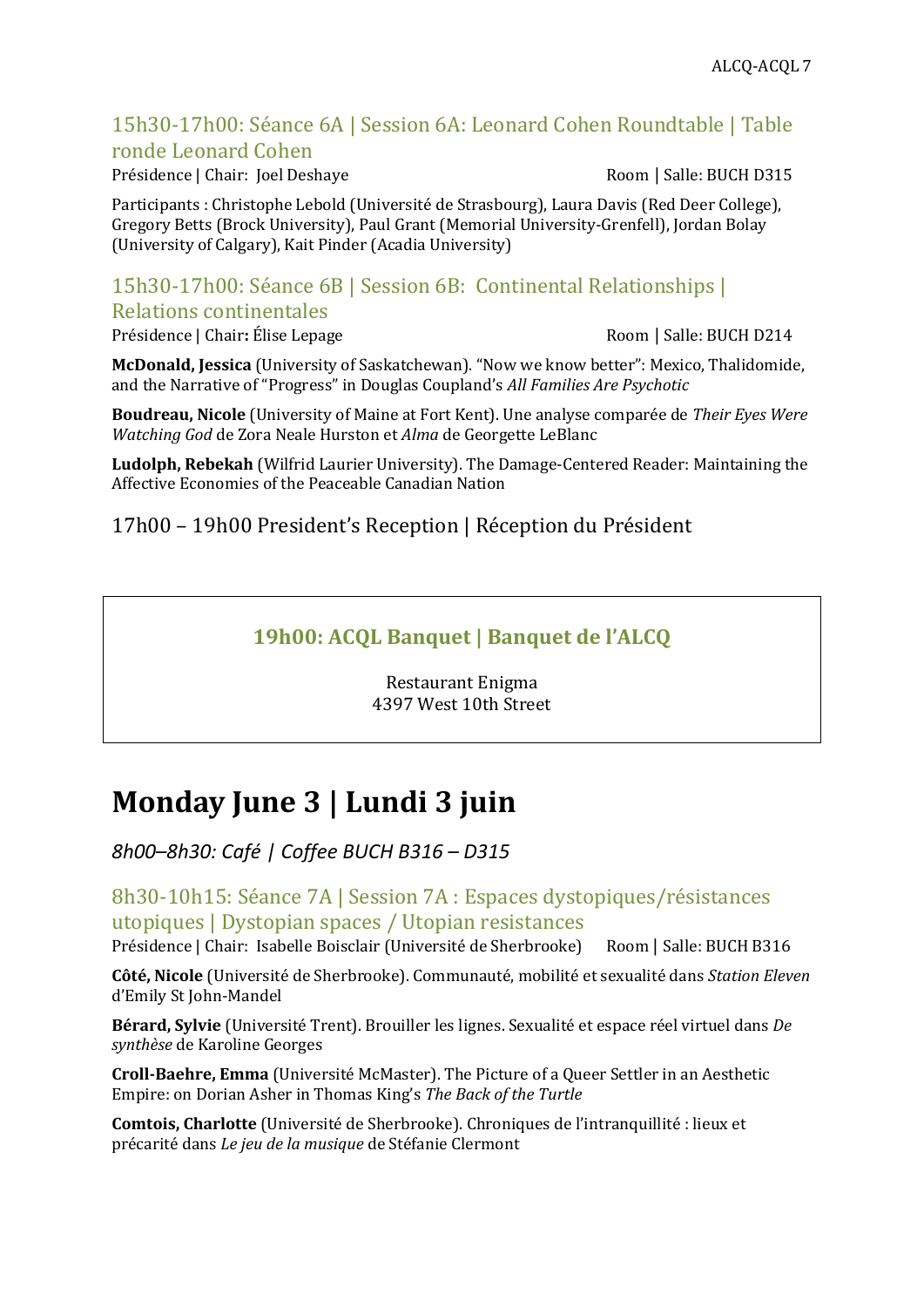### Session 7B | Séance 7B: Revolution and Genre | Révolution et genre

Chair | Présidence: Mabiana Camargo **Room | Room | Salle: BUCH D315** 

**Foster Stovel, Nora** (University of Alberta). "Person and *Persona*": Carol Shields Writes Susanna Moodie

**Kiedrowski, Jonas** (University of Saskatchewan). The Revolution Will Not Be Satirised: The Revolutionary Potential of Stephen Leacock's Satire

**Roy, Wendy** (University of Saskatchewan). The Persistence of Culture at the End of the World: Emily St. John Mandel's *Station Eleven*

**Cabajsky, Andrea** (Université de Moncton). Captivity Narratives and the Continental Literary Imagination in Douglass Huyghue's *Argimou* (1847)

### *10h15-10h30: Coffee | Café BUCH B316 – D315*

10h30-12h15: Séance 8A | Session 8A: Intersectionnalités sexuelles et spatiales | Sexual and spatial intersectionalities

Présidence | Chair: Nicole Côté (Université de Sherbrooke) Room | Salle: BUCH B316

**Girard, Guillaume** (Université de Sherbrooke). L'évolution subjective du personnage de Petites Cendres à travers son utilisation de l'espace dans le cycle *Soifs* de Marie-Claire Blais

**Croll-Baehre, Marta** (Université McMaster). "The heart of darkness is these white roads": On the Intersection of Black Geographies, Queer (Un)Belonging, and Resiliency in *Land to Light On* and *Brother*

**Boisclair, Isabelle** (Université de Sherbrooke). Le lieu tabou. Désordonner l'espace dans *La Dévoration des fées* de Catherine Lalonde

**Sow, Oumy Aubert** (Université de Sherbrooke). Coups et baisers en sol étranger. Quand lieux et ethnies brouillent les genres: équilibre et déséquilibre des couples mixtes dans *Azadé* de Louis-Nicolas Trépanier et *Les Femmes occidentales n'ont pas d'honneur* de Laura T. Ilea

12h00: *The Creation of iGiselle: Classical Ballet Meets Contemporary Video Games*

Book Launch by Nora Foster Stovel (ed.), University of Alberta Press

ACCUTE Event - BUCH 141

12h15 – 13h15: Voir Grand | Big Thinking: Simon Brault Salle/Room: The Frederic Wood Theatre

13h30-15h00: Séance 9A | Session 9A: Le colonialisme de peuplement et la critique littéraire québécoise et franco-canadienne. Études de cas | Settler Colonialism and Québec and Franco-Canadian Literary Criticism : Case Studies

Présidence | Chair: Zishad Lak Room | Salle: BUCH B316

**Papillon, Joëlle** (Université McMaster). Le "bon gars" à la recousse : Autochtonité, québécité et l'innocence du colon dans *Taqawan*